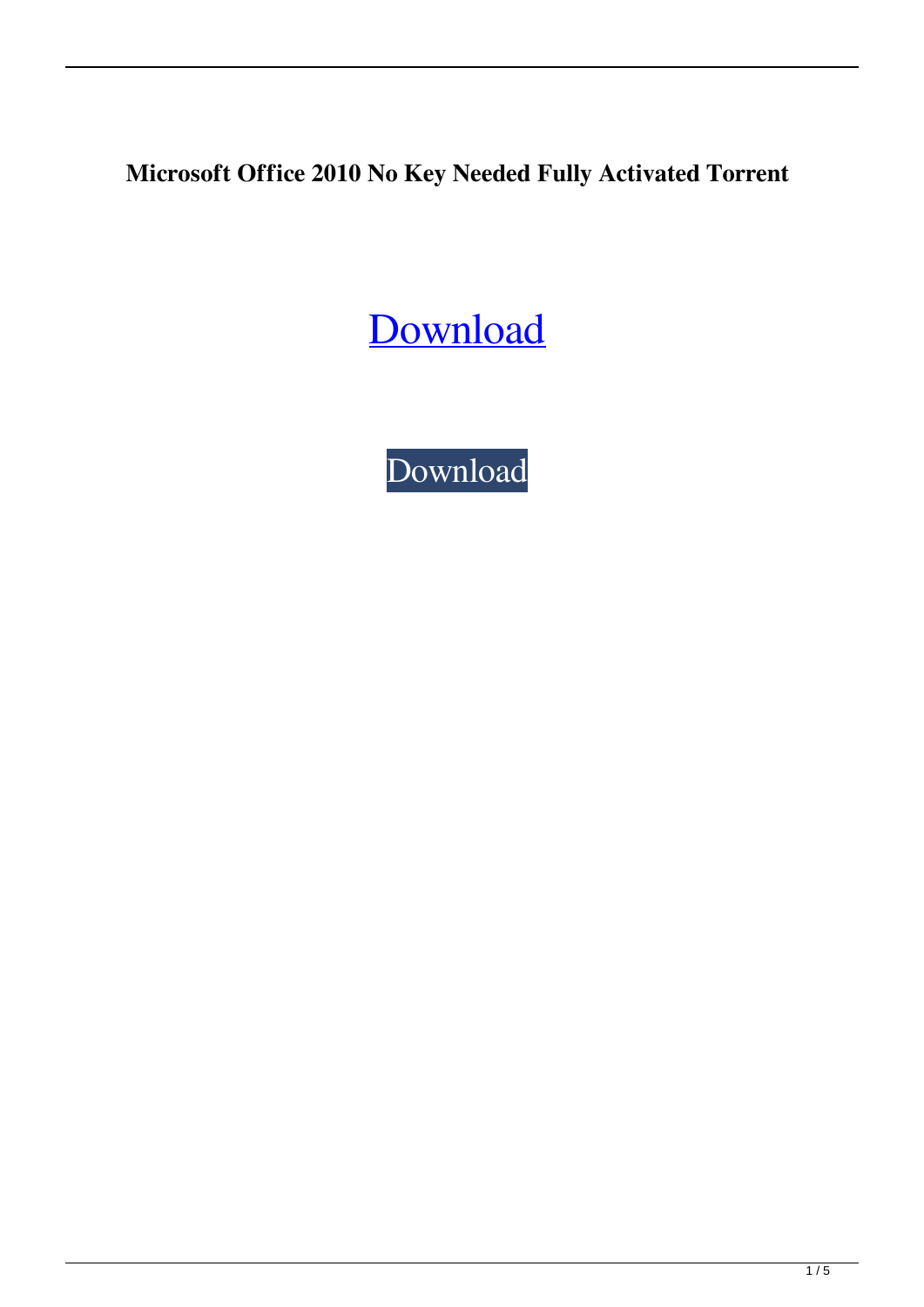$\hat{A}$ » mac\_techie: stop that !piracy l mac\_techie mac\_techie: piracy discussion and other questionably legal practices are not welcome in the Ubuntu channels. Please take this discussion elsewhere or abstain from it altogether. This includes linking to pirated software, music, and video. Also see!guidelines and!o4o cfhowlett, i have not downloaded any pirated software. I have just paid for an office suite, and it is not activated. mac\_techie, the office suite you paid for? that is not legal to distribute in this country. be cool, use the canonical download. cfhowlett, thats why i asked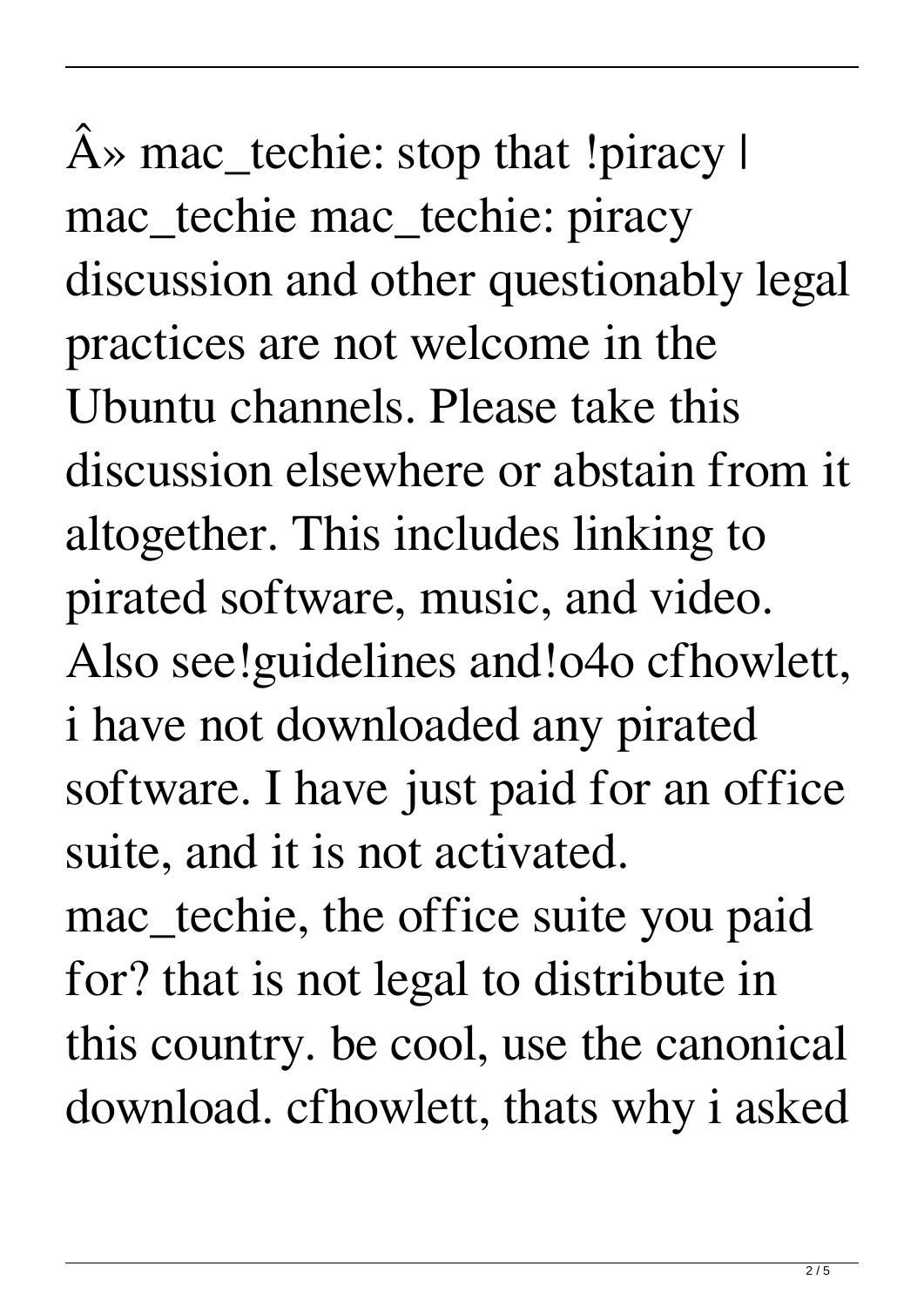if i had to pay for it again or did i get it wrong? i am not sure if you need an office suite. no need i meant, did i download the office suite, or did i already have it? i didnt know i could you did not get it already what do you use for office? LibreOffice? mac\_techie, sudo apt install libreoffice the package itself is named "libreoffice". but you dont need the whole ubuntu install to get that office suite mac\_techie, you can set the default software to use as per your wishes cfhowlett, i wouldnt be able to install it as i dont have an office suite mac\_techie: if you want to use it, you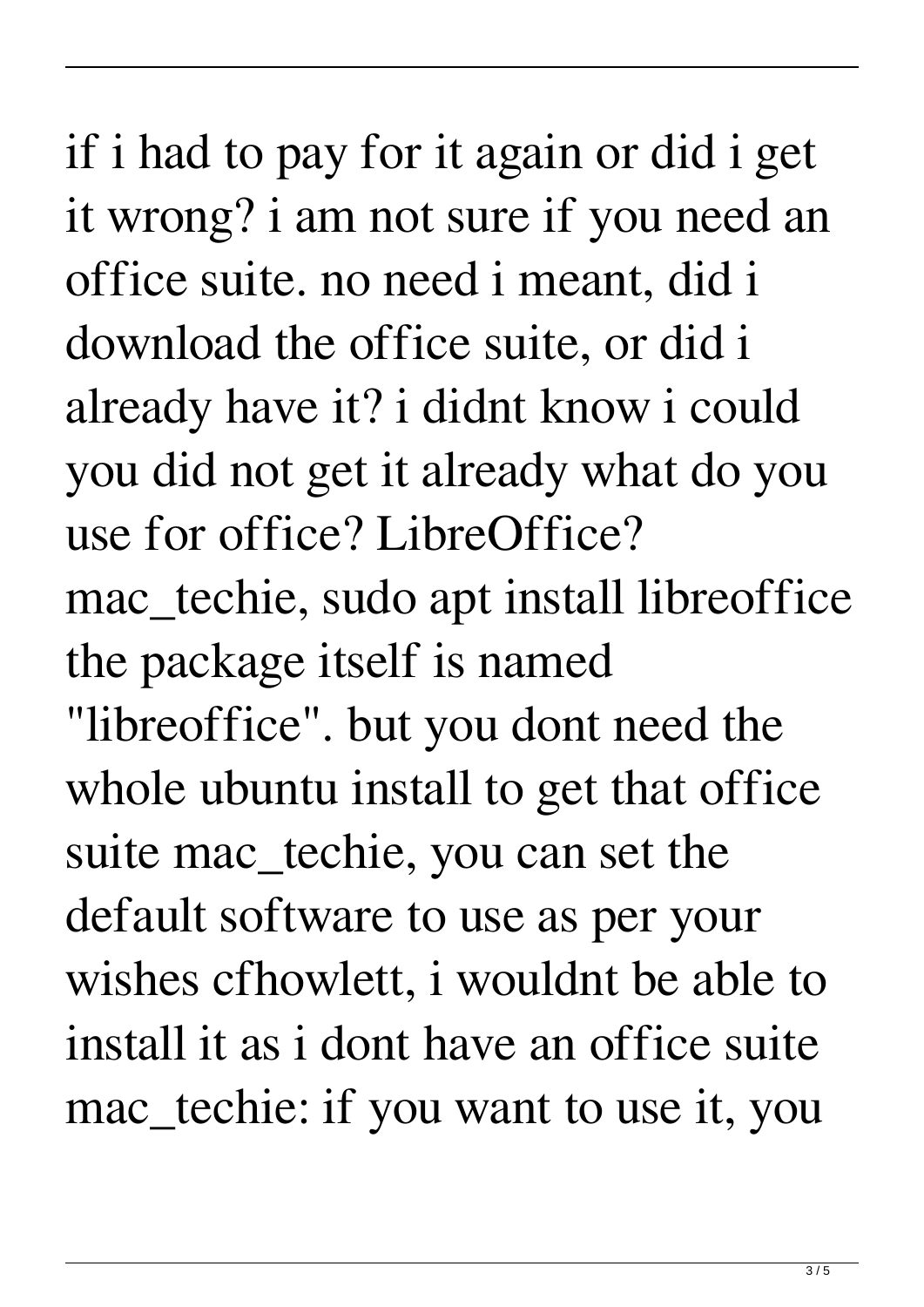can install the package "libreoffice" and make sure you dont get the standard "office" icons. those are the pirate things mac\_techie, install it and when you see the program for the first time, change it to Libreoffice. if you wish, as you seem to have it install libreoffice-gnome and set the gnome desktop in its settings to use libreoffice

25-Dec-2021 - Microsoft Office 2010 Product Key Crack Free Download 2022 ... Don't worry, you can use the below MS Office 2010 activation keys for free ... This page shows all possible